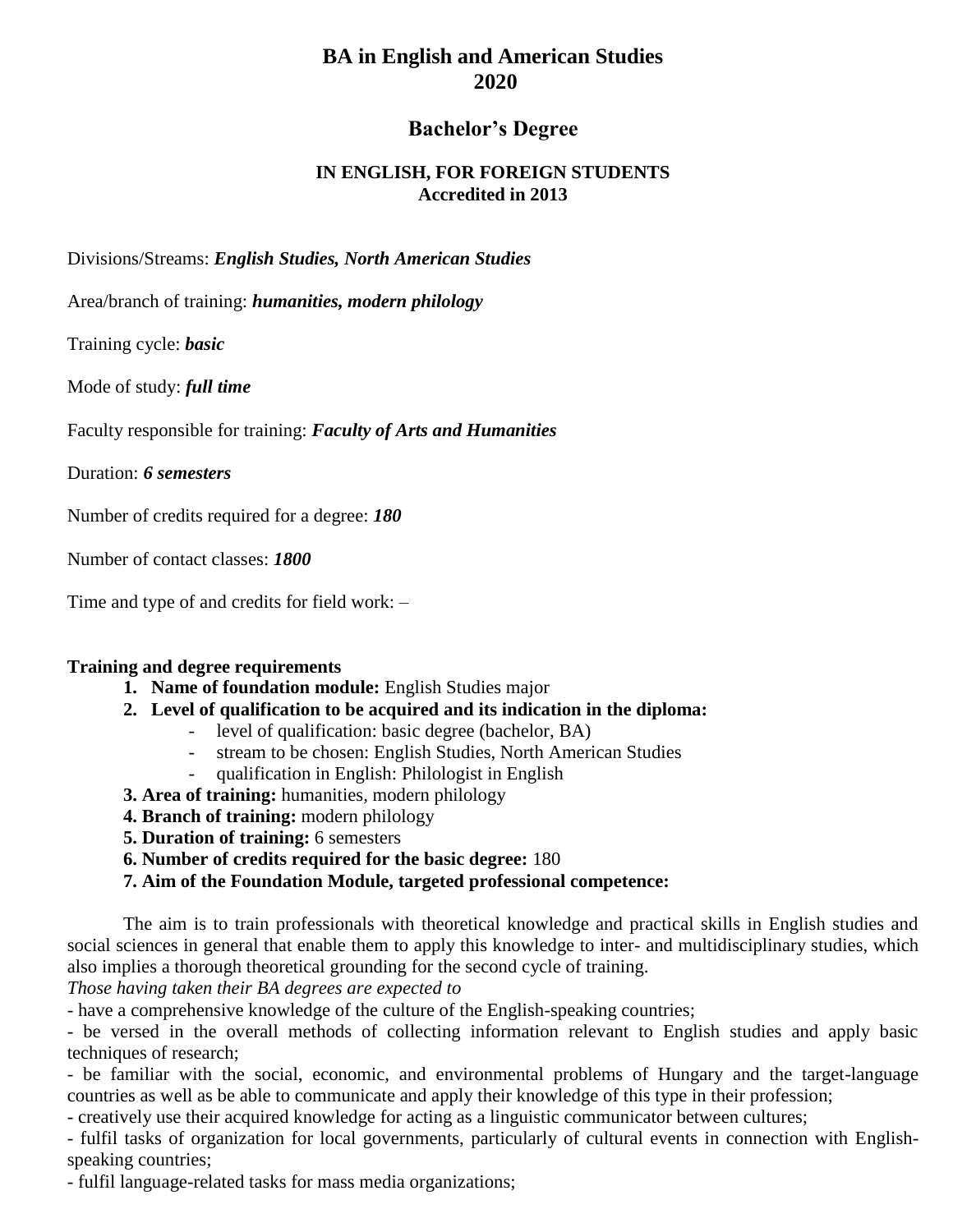- fulfil tasks of international communication in tourism.

They should also be highly motivated and committed to the English language and culture. They should be able to cooperate with other people, have a sense of responsibility and good communication skills.

### **8. Laying the foundations**

*- foundation courses: 10-12 credits*

society and civilization, communication, information technology, using the library, basic theoretical subjects;

*- core material required for qualification: 150-170 credits, of which*

*a)academic foundation module: 30-40 credits*

introduction to English linguistic studies: skills development (speaking, listening comprehension, reading comprehesion, composition, essay writing; basics of lingusitics, literary theory, culture, history and civilisation; *b) advanced academic topics: 70-80 credits*

grammar, language theory, language history, applied lingusitics; English-language literatures; history of Englishspeaking peoples;

*c) differentiated professional information: 50 credits*

ca) introduction to the other division of the major or further information on the division chosen;

cb) introduction to the second major.

# **LIST OF CREDITS TO BE OBTAINED IN THE BA PROGRAMME**

The programme consists of the following modules:

- *2.a. Academic foundation modules 30 credits*
- *2.b. Courses conveying special information on the language chosen: 74 credits 2.b.2. Core modules + stream modules (English Studies OR North American Studies): 24 + 50 credits*

*2.b.3. Diploma thesis: 4 credits*

*2.c. Differentiated academic subjects(specializations): 50 credits*

*3. Optional module: 10 credits*

In order to gain a deeper insight into the typical study areas during the last two semesters of their training, students are offered to choose either the **North American Studies Stream** or the **English Studies Stream**. The **English Studies Stream** is divided into a **British Literature and Culture Track** and a **Linguistics and Communication Track.** Students of the English Studies Stream, however, enjoy considerable freedom to take courses offered by the other track of the stream or to attend courses offered by the North American Stream.

Those choosing a track are required to fulfil 5 subjects of the track of their choice, 4 more subjects can be chosen from either of the English Studies Stream tracks (British Literature and Culture or Linguistics and Communication Track) or from the North American Stream.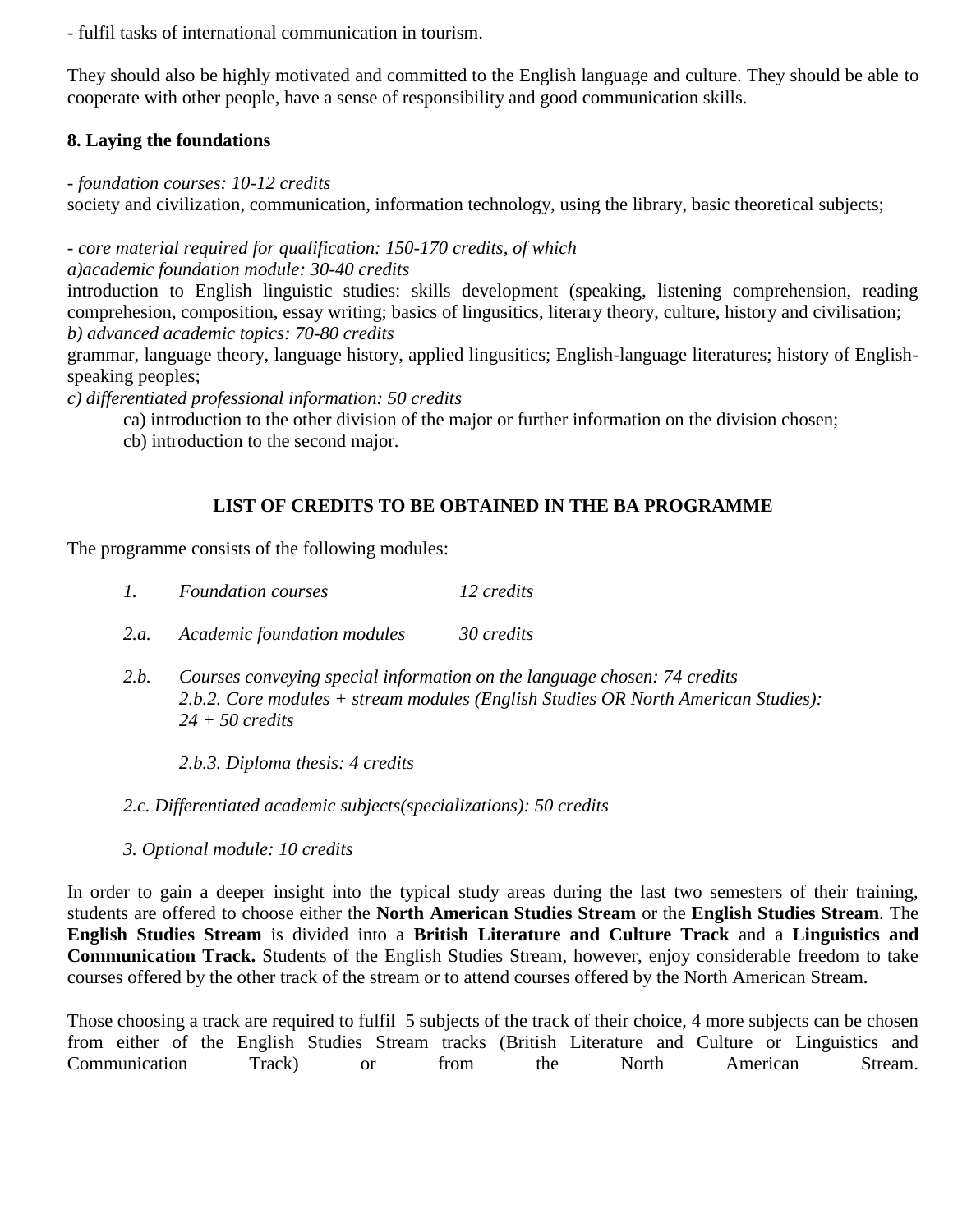# **FINAL EXAM**

The final exam comprises **five parts** (out of the three parts II.1, II.2 and II.3, only two will be included in the exam, as shown below):

- I.1 Language Skills Assessment (written) I.2 Language Skills Assessment (oral)
- II.1 British culture and civilization (oral)
- II.2 American culture and civilization (oral)
- II.3 Linguistics and communication (oral)
- III. Defense of the Thesis

The performance of each of the examinees shall be assessed by an examination committee through a scale of five grades (1-5). The final grade of the state exam shall be calculated as the mathematical average of the individual grades received in the following five exam-parts: Language Skills Assessment (written), Language Skills Assessment (oral), Defense of the Thesis and, out of the three parts II.1, II.2 and II.3, the respective part corresponding to the stream specialization of the examinee, and one of the remaining two parts (decided by drawing lots on the premises on the day of the examination). If any of the individual grades is a failing grade (1), the overall grade of the state exam shall also be a failing grade (1).

The written exam shall precede the oral exam; passing the former is a precondition of taking the latter form of Language Skills Assessment. The result of the state exam shall be announced by the chair of the examination committee at the end of the oral exam.

### **Detailed description of the Final Exam**

### **I. Language Skills Assessment**

The purpose of this part of the examination is to measure the language proficiency of English majors in areas related to their stream specialization field. Based upon the criteria for Level C1 of the Common European Framework of Reference for Languages, the following skills in functional language use shall be assessed: *Written text comprehension (acquisition of information, search for and identification of arguments)*: The examinee can understand each detail of a wide range of texts that belong to his/her field of specialization. fi]Writing: The examinee can express him/herself in clear, well-structured text on topics related to his/her field of specialization, can highlight essential and important issues, can support his/her views with complementary ideas, arguments and appropriate examples, and wind up his/her train of thought with an adequate conclusion. *Spoken production*: The examinee can present clear, detailed descriptions of specific complex subjects by integrating sub-themes, developing particular points and rounding off with an appropriate conclusion. S/he can use his/her broad range of language skills to select the linguistic forms and style required and appropriate for the message. S/he can consistently maintain a high level of grammatical correctness even in a continuous process of communication.

The comprehension of spoken English during the examination shall not be assessed separately. However, in the course of spoken interaction, the examinee is expected to follow the examiners and to respond to questions asked in an acceptable manner.

### **Exam parts**

The exam comprises two parts: a written task (I.1) (summary writing) and an oral exam part (I.2).

*I.1 For the written task of summary writing*, the examinee shall receive a text related to his/her chosen stream and track within the BA program.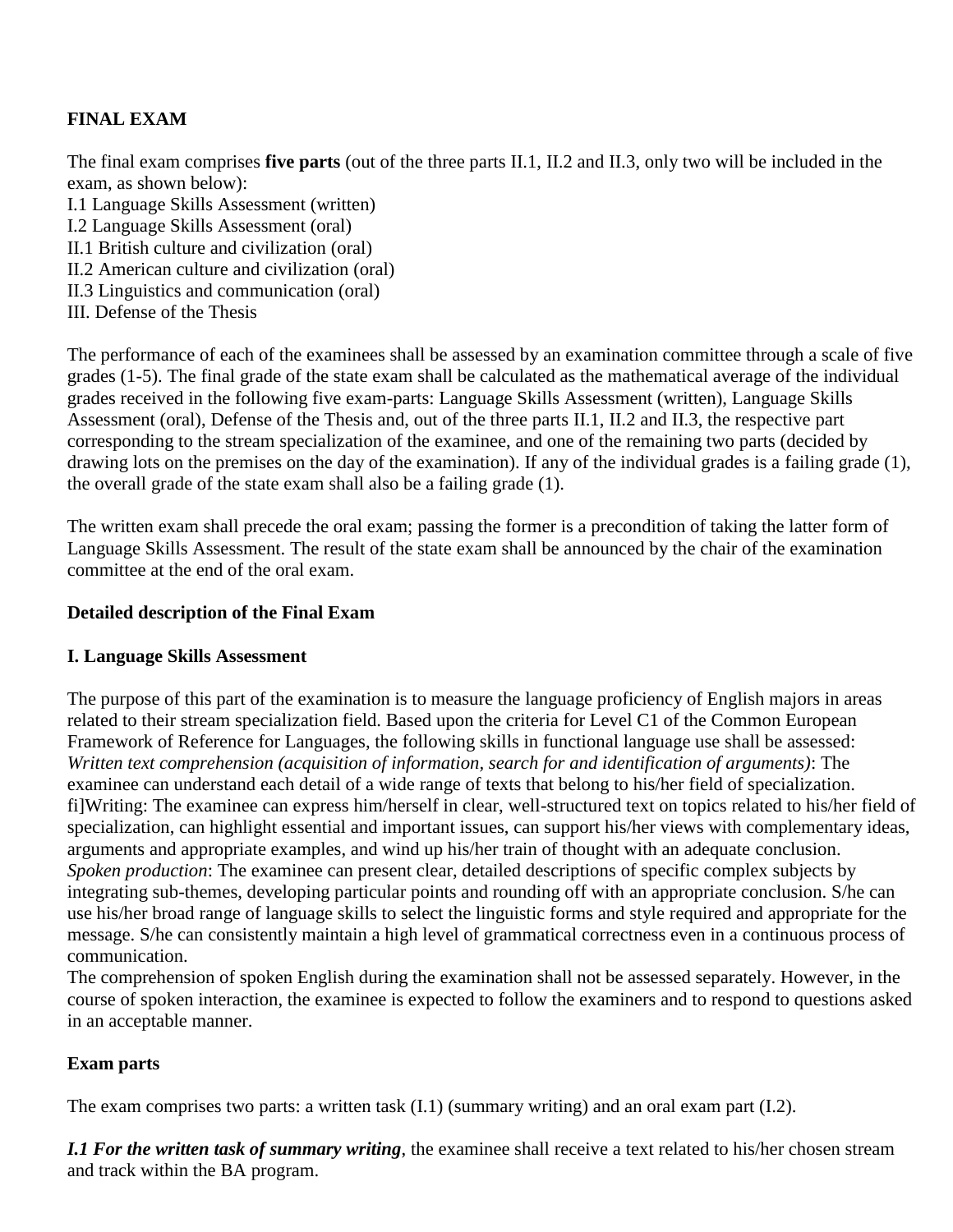Stream: North American Studies Stream: English Studies Tracks: British Literature and Culture; Linguistics and Communication

The examinee is expected to produce a summary of 250-300 words of an original text of 600-800 words. Assessment shall be implemented through an analytical scale including the following aspects: ideas / communication quality, structure / text cohesion, linguistic accuracy / grammatical correctness, linguistic appropriateness / proper vocabulary. The maximum score is 20 points.

*I.2 In the oral part of the exam*, the language aspect of the oral performance of the candidate on a topic from the BA state exam list of topics shall be marked by a separate assessor. The assessment shall be completed on an analytical scale, in relation to: coherence and fluency of the oral performance, application of responsive/interactive skills, linguistic accuracy, and appropriacy of vocabulary and pronunciation.

The maximum score is 20 points. Out of the maximum scores of 20 points each, the pass mark at the written and the oral part of the examination is 60% (12 points). The grading scale shall be as follows: 0-11 failure 12-13 satisfactory 14-15 medium 16-17 good

### 18-20 excellent

# *II.1 American Culture and Civilization (list of topics)*

1. The geography of the United States. Geographical regions and natural landscapes.

Cultural regions in the U.S.A. Culture- and region-specific icons, emblems and images of America. Stereotypy. The contributions of literature and popular culture to the iconography of the U.S.A.

2. The American system of government (1). Federal and state institutions. Checks and balances. The American Constitution and civil liberties. Constitutional amendments. The judicial system: the courts and the law.

3. The American system of government (2). Political parties and the election system. The process of electing a president and the electoral college. Lobbyism.

4. Race and ethnicity in America. The ethnic composition of the American population. Major ethnic groups and minorities. Civil rights movements in the U.S.A. The concepts of the melting pot, cultural pluralism, and multiculturalism.

5. The US, the nation of immigrants. Immigration history and federal immigration policies—past and present.

6. The empowerment of American women. Waves of feminism, the intersections of gender, race and class.

7. Factors contributing to cultural stability: belief systems and myth structures. Ideologies of American destiny and identity. Manifest Destiny and New Manifest Destiny. Mission. Redeemer Nation. American ethnocentrism. Civil religion. Recent challenges to cultural stability.

8. The survey of a historical period of your choice. Choose one of the following historical periods for your presentation: (1) the American Revolution; (2) the Civil War decade; (3) the "Gilded Age"; (4) the "Progressive Era"; (5) America between the two world wars; (6) the U.S.A. since 1945.

9. Everyday life in the USA. Holidays in the United States. International, religious, and patriotic holidays. Iconic patriotic shrines in America. Entertainment and the mass media in the U.S.A. Television in U.S. culture. Popular culture. Advertising and the film industry.

10. Regionalism and multiculturalism in North America.

### *II.2 British Culture and Civilization (list of topics)*

1. Major developments in the history of the four nations of the British Isles up to 1485 (The history of conquest and settlement. Wars in France. The first stages of the unification process.)

2. Britain in the Early Modern period (1485-1800)

(The Reformation. The Elizabethan religious settlement. The causes of the Civil War. The Glorious Revolution.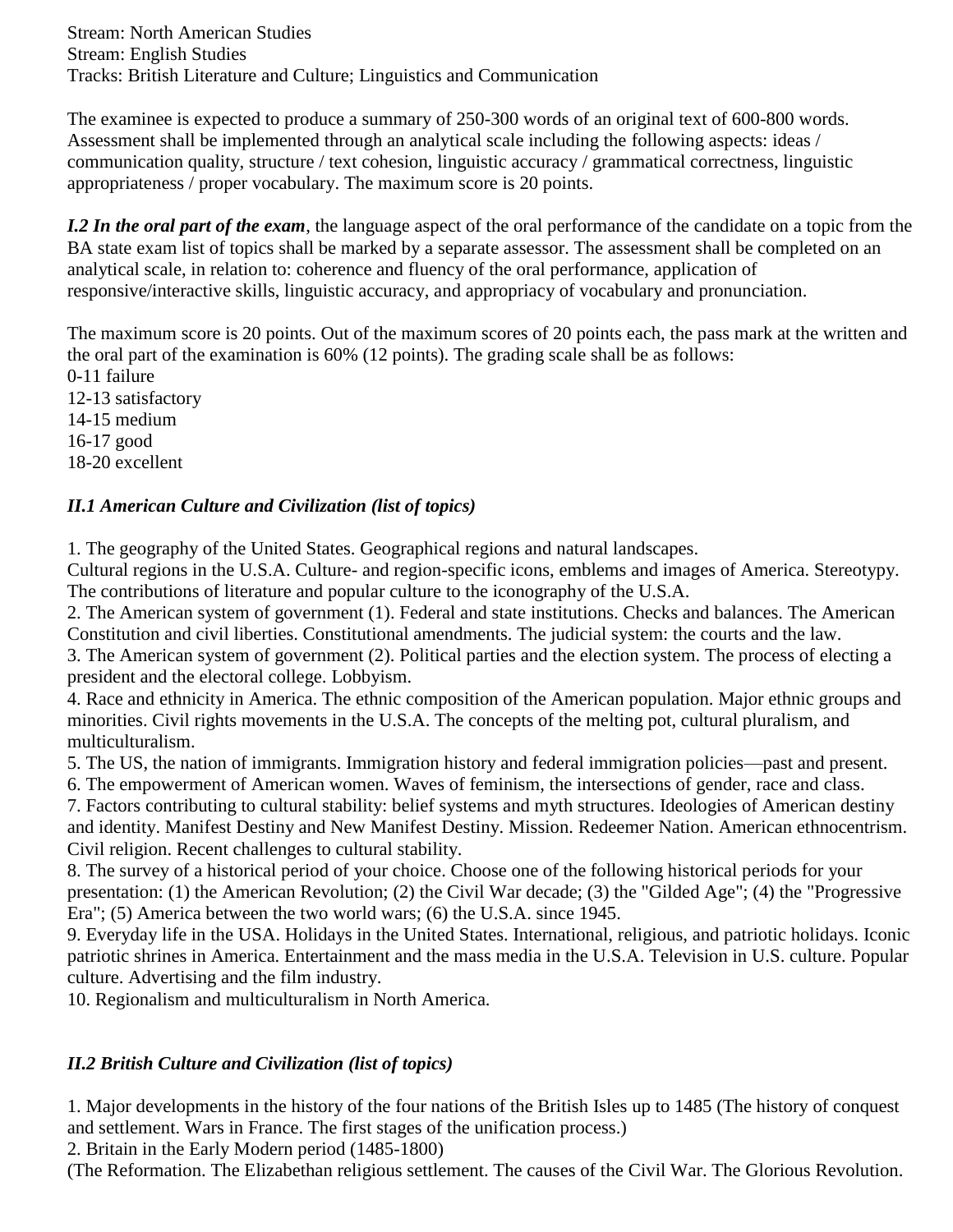The Hanoverians.)

3. Britain's changing role in the world

(Foreign policy. Britain's wars, 1485 to the present. Empire and Commonwealth. Britain and the EU.) 4. The British political system

(Constitutional development. The electoral system. The party system. Parliament. The government.)

5. Economy and society

(Economic history. Economic policies. Social classes. Race relations.)

6. The Educational system

(School history. The state school system. Public and other independent schools. The universities.) 7. Religion in Britain

(Religious history. The Church of England. Other religions, churches and religious movements.)

8. Welfare

(The origins of the welfare state. The NHS. The NHS reforms of the 1980s and 1990s. The benefits system.) 9. Post-1945 political history up to 1970

10. Post-1945 political history from 1970 to 1997

# **II.3** *Linguistics and Communication (list of topics)*

- 1. Fundamentals of language and linguistics
- 2. The basics of speech production
- 3. Phonological processes and variation
- 4. The structure of words
- 5. Cross-linguistic variation in morphology
- 6. Word classes
- 7. Sentence structure
- 8. Variation in syntax
- 9. Basic concepts of semantics
- 10. Word meaning
- 11. Gricean implicature
- 12. Stages of acquiring a language and the critical period
- 13. From L1 to L2
- 14. Socially conditioned variation
- 15. Brain, mind and language

# **III. Defense of the Thesis**

The State Examination Committee shall ask questions concerning the BA-thesis of the examinee in order to make sure that it has indeed been written by the examinee and that s/he is sufficiently knowledgeable in the appropriate field of scholarship.

### **Credits to be obtained**

| Programme unit                                                        | <b>Credits</b> |
|-----------------------------------------------------------------------|----------------|
| BA courses*                                                           | 116            |
| Degree thesis                                                         |                |
| <b>Credits in English and American Studies*</b>                       | 120            |
| Optional courses                                                      | 10             |
| A specialization offered by IEAS, or a minor in another subject       | 50             |
| Credits total required for the BA in English and American Studies 180 |                |

\* The number of credits to be obtained is irrespective of the specialisation or tracks chosen.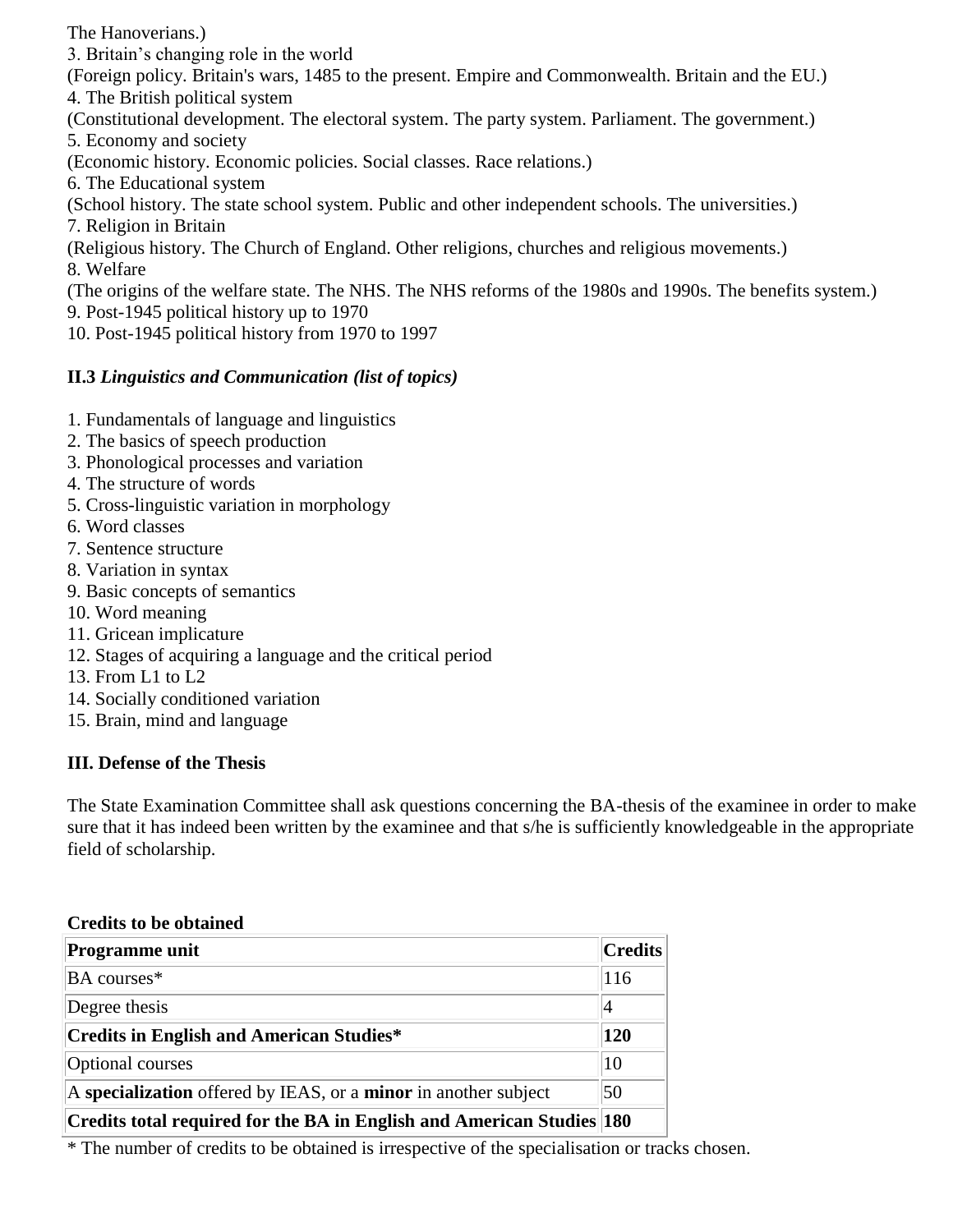# **Program schedule**

# **1.A. FOUNDATION MODULE**

|                                       | <b>12 CREDITS</b>                      |                |                  |                             |              |                 |  |  |
|---------------------------------------|----------------------------------------|----------------|------------------|-----------------------------|--------------|-----------------|--|--|
| Code                                  | <b>Course</b>                          | <b>Hours</b>   | Require-<br>ment | Credits                     | Prerequisite | <b>Semester</b> |  |  |
| BTAN10000BA-<br>K <sub>2</sub>        | <b>Essay Writing and Research</b>      | 2              | sem.             | $\overline{2}$              |              | $\overline{2}$  |  |  |
| BTAN12000BA                           | <b>British Civilisation</b>            | 2              | sem              | $\mathcal{D}_{\mathcal{L}}$ |              |                 |  |  |
| <b>BTAN13000BA-</b><br>K <sub>2</sub> | <b>American Civilisation</b>           | 2              | sem              | $\overline{2}$              |              |                 |  |  |
| <b>BTAN10016BA</b>                    | Introduction to Hungarian<br>Culture 1 | 2              | sem              | 3                           |              |                 |  |  |
| <b>BTAN10017BA</b>                    | Introduction to Hungarian<br>Culture 2 | $\overline{2}$ | sem              | 3                           |              | $\overline{2}$  |  |  |

## **1.B. LANGUAGE DEVELOPMENT MODULE 30 credits**

| Code                                  | Course                                                                     | Hour                     | <b>Require</b> | <b>Credits</b> | Prerequisite                                                                                    | <b>Semester</b> |
|---------------------------------------|----------------------------------------------------------------------------|--------------------------|----------------|----------------|-------------------------------------------------------------------------------------------------|-----------------|
|                                       |                                                                            | S                        | -ment          |                |                                                                                                 |                 |
| BTAN10001BA                           | Skills Development ( $R \&$<br>$SP$ )                                      | $\overline{2}$           | sem            | $\overline{3}$ |                                                                                                 | $\mathbf{1}$    |
| BTAN10002BA                           | Skills Development (Sp $\&$ L)                                             | $\overline{2}$           | sem            | 3              |                                                                                                 | $\overline{2}$  |
| BTAN10003BA                           | Skills Development (Wr &<br>Comp)                                          | $\overline{2}$           | sem            | 3              |                                                                                                 | 1               |
| BTAN10004BA-<br>K <sub>2</sub>        | <b>Grammar</b> in Context                                                  | $\overline{2}$           | sem            | $\overline{2}$ |                                                                                                 | $\mathbf{1}$    |
| <b>BTAN11001BA-</b><br>K <sub>2</sub> | <b>Vocabulary Building</b>                                                 | $\overline{2}$           | sem            | $\overline{2}$ |                                                                                                 | $\overline{2}$  |
| <b>BTAN10006BA-</b><br>K <sub>3</sub> | Advanced Writing and<br>Composition                                        | $\overline{2}$           | sem            | 3              |                                                                                                 | $\overline{2}$  |
| BTAN20001BA-<br>K <sub>3</sub>        | <b>English Pronunciation</b>                                               | $\overline{2}$           | sem            | 3              |                                                                                                 | $\mathbf{1}$    |
| <b>BTAN20113BA</b>                    | Aspects of English                                                         | $\overline{2}$           | exam           | $\overline{2}$ |                                                                                                 | $\mathbf{1}$    |
| BTAN11006BA                           | The Structure of English:<br>The Noun Phrase and The<br><b>Verb Phrase</b> | $\overline{2}$           | exam           | 3              |                                                                                                 | $\mathbf{1}$    |
| <b>BTAN11002BA-</b><br>K <sub>3</sub> | Targeting the Verb Phrase                                                  | $\overline{2}$           | sem            | 3              |                                                                                                 | $\overline{2}$  |
| <b>BTAN10009BA-</b><br>K <sub>3</sub> | <b>English Yardstick Exam</b>                                              | $\overline{\phantom{a}}$ | exam           | 3              | <b>BTAN10001</b><br><b>BA</b><br><b>BTAN10003</b><br><b>BA</b><br><b>BTAN10004</b><br><b>BA</b> | $\overline{2}$  |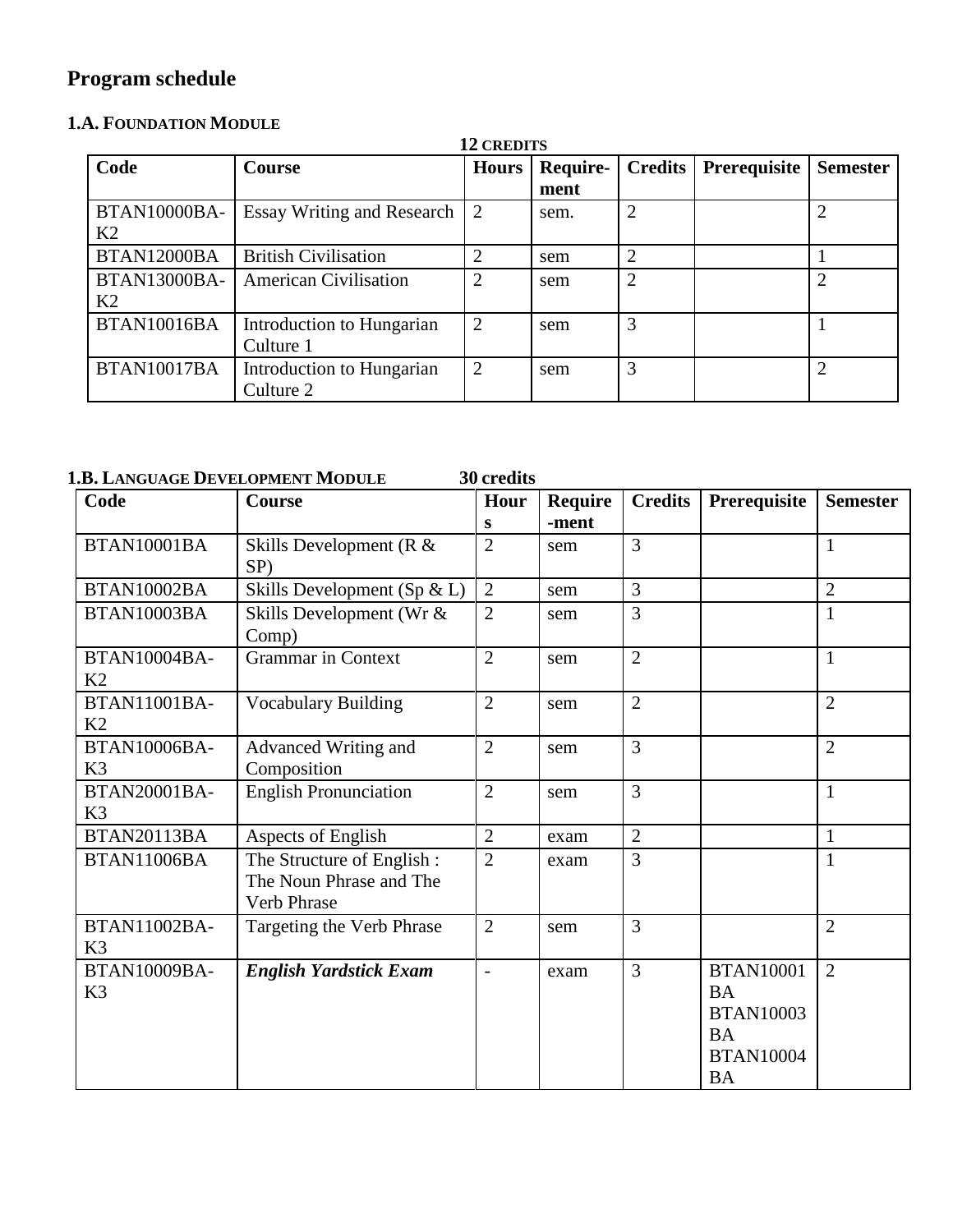# **a) North American specialization:**

 $\overline{\text{Core}}$  courses

| Code                           | <b>Course</b>                   | <b>Hours</b>   | Require- | <b>Credits</b> | Prerequisite | <b>Semester</b> |  |  |  |
|--------------------------------|---------------------------------|----------------|----------|----------------|--------------|-----------------|--|--|--|
|                                |                                 |                | ment     |                |              |                 |  |  |  |
|                                | A. Linguistics submodule        |                |          |                |              |                 |  |  |  |
| BTAN21001BA-                   | Targeting the Noun              | $\overline{2}$ | sem      | 3              |              | 3               |  |  |  |
| K3                             | Phrase                          |                |          |                |              |                 |  |  |  |
| BTAN21002BA-                   | Introduction to                 | $\overline{2}$ | sem      | 3              |              | 3               |  |  |  |
| K <sub>3</sub>                 | Linguistics                     |                |          |                |              |                 |  |  |  |
| <b>BTAN11005BA-</b>            | The English Sentence            | $\overline{2}$ | exam     | 3              |              | 3               |  |  |  |
| K3                             |                                 |                |          |                |              |                 |  |  |  |
| BTAN21003BA-                   | <b>Challenging Grammar</b>      | $\overline{2}$ | sem      | 3              | BTAN10009BA  | $\overline{4}$  |  |  |  |
| K <sub>3</sub>                 |                                 |                |          |                |              |                 |  |  |  |
| <b>B.</b> Literature-submodule |                                 |                |          |                |              |                 |  |  |  |
| <b>BTAN22001BA</b>             | Introduction to                 | $\overline{2}$ | exam     | 3              | BTAN12000BA  | 3               |  |  |  |
|                                | <b>Literature and Culture</b>   |                |          |                |              |                 |  |  |  |
| BTAN22004BA                    | <b>British Literary Seminar</b> | $\overline{2}$ | sem      | $\overline{2}$ | BTAN10000BA  | $\overline{4}$  |  |  |  |
| BTAN22003BA-                   | <b>British Literature to</b>    | $\overline{2}$ | exam     | $\overline{2}$ | BTAN10000BA  | 4               |  |  |  |
| K <sub>2</sub>                 | 1945                            |                |          |                |              |                 |  |  |  |
| BTAN22008BA-                   | Modern British                  | $\overline{2}$ | sem      | 3              |              | 3               |  |  |  |
| K3                             | Literature and Culture 1        |                |          |                |              |                 |  |  |  |
| C. History-culture submodule   |                                 |                |          |                |              |                 |  |  |  |
| <b>BTAN22006BA</b>             | History of the British          | $\overline{2}$ | sem      | $\overline{2}$ |              | $\overline{2}$  |  |  |  |
|                                | Isles                           |                |          |                |              |                 |  |  |  |

# **North American specialization 50 credits**

| Code                | Course                  | <b>Hours</b>   | Require- | <b>Credits</b> | Prerequisite       | <b>Semester</b> |
|---------------------|-------------------------|----------------|----------|----------------|--------------------|-----------------|
|                     |                         |                | ment     |                |                    |                 |
| <b>BTAN23000BA-</b> | American Literature 1   | $\overline{2}$ | sem      | $\overline{2}$ | BTAN13000BA        | 3               |
| K2                  |                         |                |          |                |                    |                 |
| BTAN23001BA-        | American Literature 2   | $\overline{2}$ | sem      | $\overline{2}$ | BTAN23000BA        | $\overline{4}$  |
| K2                  |                         |                |          |                |                    |                 |
| BTAN23002BA-        | American Literature 3   | $\overline{2}$ |          | $\overline{2}$ | BTAN23000BA        | $\overline{4}$  |
| K2                  |                         |                |          |                |                    |                 |
| <b>BTAN33000BA-</b> | American Literature 4   | $\overline{2}$ | sem      | $\overline{2}$ | <b>BTAN23001BA</b> | 5               |
| K <sub>3</sub>      |                         |                |          |                | BTAN23002BA        |                 |
|                     |                         |                |          |                | BTAN22009BA-       |                 |
|                     |                         |                |          |                | K <sub>2</sub>     |                 |
| <b>BTAN23004BA-</b> | History of the USA      | $\overline{2}$ | sem      | 3              | BTAN13000BA        | $\overline{4}$  |
| K3                  |                         |                |          |                | BTAN10009BA        |                 |
| BTAN23005BA-        | American Culture and    | $\overline{2}$ | sem      | 3              | BTAN13000BA        | 3               |
| K3                  | Institutions            |                |          |                | BTAN10009BA        |                 |
| BTAN32000BA-        | Literary and Cultural   | $\overline{2}$ |          | 3              | BTAN10009BA        | 5               |
| K3                  | Theory                  |                |          |                |                    |                 |
| BTAN22002BA-        | Introduction to         | $\overline{2}$ | sem      | 3              | BTAN10000BA        | 3               |
| K <sub>3</sub>      | Literature and Visual   |                |          |                |                    |                 |
|                     | Culture                 |                |          |                |                    |                 |
| BTAN33001BA-        | Introduction to         | $\overline{2}$ | exam     | 3              | BTAN23004BA        | 5               |
| K <sub>3</sub>      | <b>American Studies</b> |                |          |                | BTAN23005BA        |                 |
| BTAN33002BA-        | American-Hungarian      | $\overline{2}$ | exam     | 3              | BTAN10009BA        | 6               |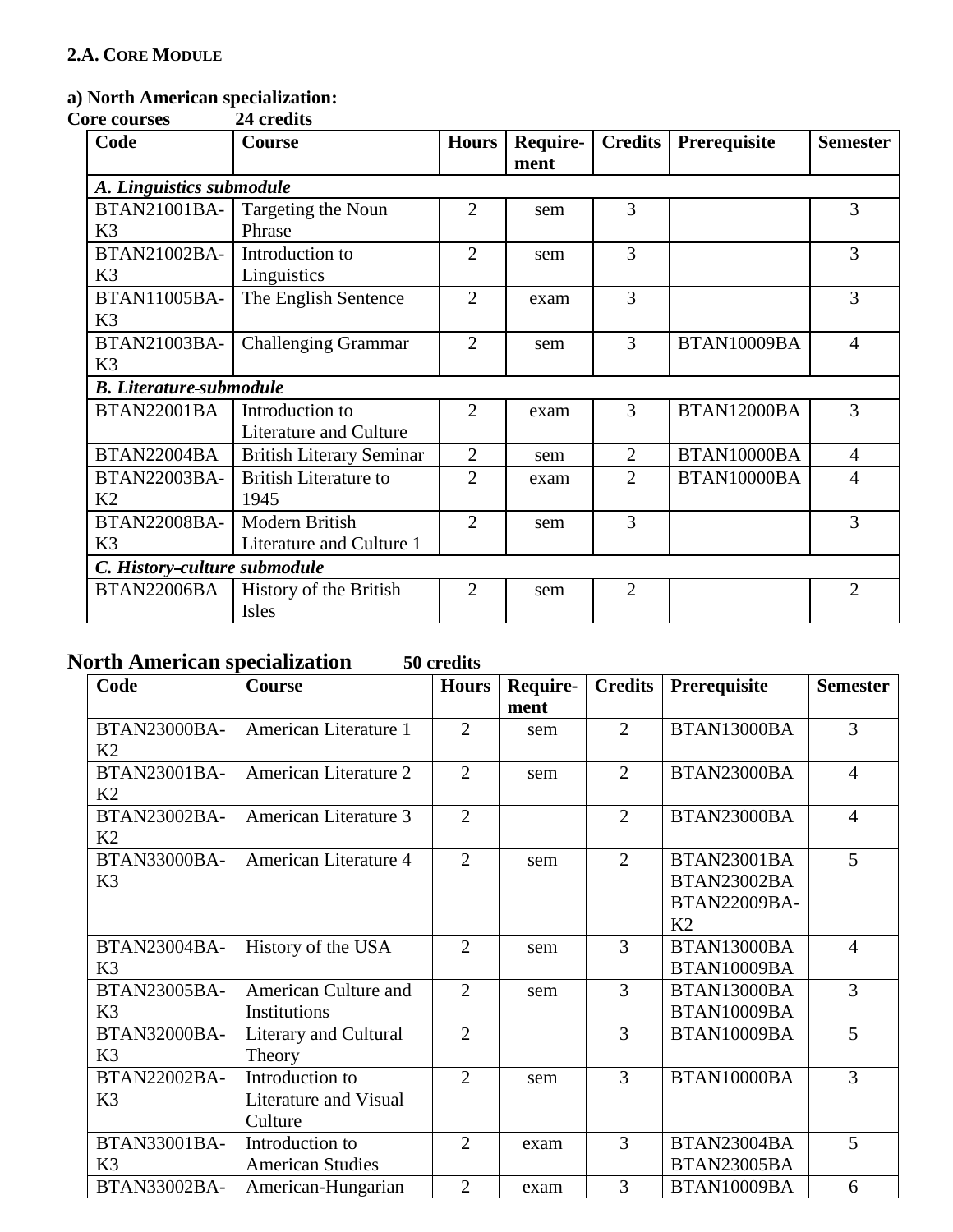| K <sub>3</sub>      | <b>Relations and Contacts</b>  |                |           |                | BTAN23004BA |   |
|---------------------|--------------------------------|----------------|-----------|----------------|-------------|---|
| BTAN33003BA-        | Introduction to                | $\overline{2}$ | exam      | 3              | BTAN10009BA | 6 |
| K <sub>3</sub>      | <b>Canadian Culture</b>        |                |           |                |             |   |
| <b>BTAN34001BA-</b> | <b>Aspects of American</b>     | $\overline{2}$ | sem       | 3              | BTAN10009BA | 5 |
| K <sub>3</sub>      | English                        |                |           |                |             |   |
| BTAN33004BA-        | Ethnic and Minority            | $\overline{2}$ | sem       | 3              | BTAN10009BA | 5 |
| K <sub>3</sub>      | Cultures in North              |                |           |                | BTAN23005BA |   |
|                     | America                        |                |           |                |             |   |
| <b>BTAN33005BA-</b> | Contemporary                   | $\overline{2}$ | sem       | 3              | BTAN10009BA | 6 |
| K <sub>3</sub>      | <b>American Society</b>        |                |           |                | BTAN23005BA |   |
| BTAN33006BA-        | Genre Studies in               | $\overline{2}$ | sem       | 3              | BTAN23001BA | 6 |
| K <sub>3</sub>      | American Literature            |                |           |                | BTAN23002BA |   |
| BTAN33010BA         | American Language              | $\overline{2}$ | sem       | 3              | BTAN10009BA | 5 |
|                     | and Culture                    |                |           |                |             |   |
| BTAN24000BA-        | Introduction to Applied        | 1              | exam      | 3              | BTAN10009BA | 4 |
| K <sub>3</sub>      | Linguistics                    |                |           |                |             |   |
| <b>BTAN330999BA</b> | <b>Consultation</b> for thesis | $\theta$       | qualified |                | BTAN10009BA | 6 |
|                     | writing                        |                | signature |                |             |   |
| BTAN33009BA-        | Modul closing exam             |                | exam      | $\overline{2}$ | BTAN10009BA | 6 |
| <b>MZV</b>          | (American Studies)             |                |           |                |             |   |

### **OR**

#### **2.A. CORE MODULE**

# **b) English specialisation, British literature and culture track:**

**Core courses** 

| Code                           | Course                     | <b>Hours</b>   | Require- | <b>Credits</b> | Prerequisite | <b>Semester</b> |  |  |  |
|--------------------------------|----------------------------|----------------|----------|----------------|--------------|-----------------|--|--|--|
|                                |                            |                | ment     |                |              |                 |  |  |  |
|                                | A. Linguistics submodule   |                |          |                |              |                 |  |  |  |
| BTAN21001BA-                   | Targeting the Noun         | $\overline{2}$ | sem      | 3              |              | 3               |  |  |  |
| K <sub>3</sub>                 | Phrase                     |                |          |                |              |                 |  |  |  |
| BTAN21002BA-                   | Introduction to            | $\overline{2}$ | sem      | 3              |              | 3               |  |  |  |
| K3                             | Linguistics                |                |          |                |              |                 |  |  |  |
| <b>BTAN11005BA-</b>            | The English Sentence       | $\overline{2}$ | exam     | 3              |              | 3               |  |  |  |
| K3                             |                            |                |          |                |              |                 |  |  |  |
| BTAN21003BA-                   | <b>Challenging Grammar</b> | $\overline{2}$ | sem      | 3              | BTAN10009BA  | 4               |  |  |  |
| K <sub>3</sub>                 |                            |                |          |                |              |                 |  |  |  |
| <b>BTAN24000BA-</b>            | Introduction to Applied    | 1              | exam     | 3              | BTAN10009BA  | 4               |  |  |  |
| K <sub>3</sub>                 | Linguistics                |                |          |                |              |                 |  |  |  |
| <b>B.</b> Literature submodule |                            |                |          |                |              |                 |  |  |  |
| <b>BTAN23000BA-</b>            | American Literature 1      | $\overline{2}$ | sem      | $\overline{2}$ | BTAN13000BA  | 3               |  |  |  |
| K2                             |                            |                |          |                |              |                 |  |  |  |
| BTAN23001BA-                   | American Literature 2      | $\overline{2}$ | sem      | $\overline{2}$ | BTAN23000BA  | 4               |  |  |  |
| K <sub>2</sub>                 |                            |                |          |                |              |                 |  |  |  |
| BTAN23002BA-                   | American Literature 3      | $\overline{2}$ | exam     | $\overline{2}$ | BTAN23000BA  | $\overline{4}$  |  |  |  |
| K2                             |                            |                |          |                |              |                 |  |  |  |
| C. History-culture submodule   |                            |                |          |                |              |                 |  |  |  |
| <b>BTAN23005BA-</b>            | American Culture and       | $\overline{2}$ | sem      | 3              | BTAN13000BA  | 3               |  |  |  |
| K <sub>3</sub>                 | Institutions               |                |          |                | BTAN10009BA  |                 |  |  |  |

**Courses within specialisation, before starting the track: 20 credits**

|  | $\mathbf{\color{red}\sim}$ ode | <b>Course</b> | Hours |  | <b>Require-</b> | <b>Credits</b> | Prerequisite |  | <b>Semester</b> |
|--|--------------------------------|---------------|-------|--|-----------------|----------------|--------------|--|-----------------|
|--|--------------------------------|---------------|-------|--|-----------------|----------------|--------------|--|-----------------|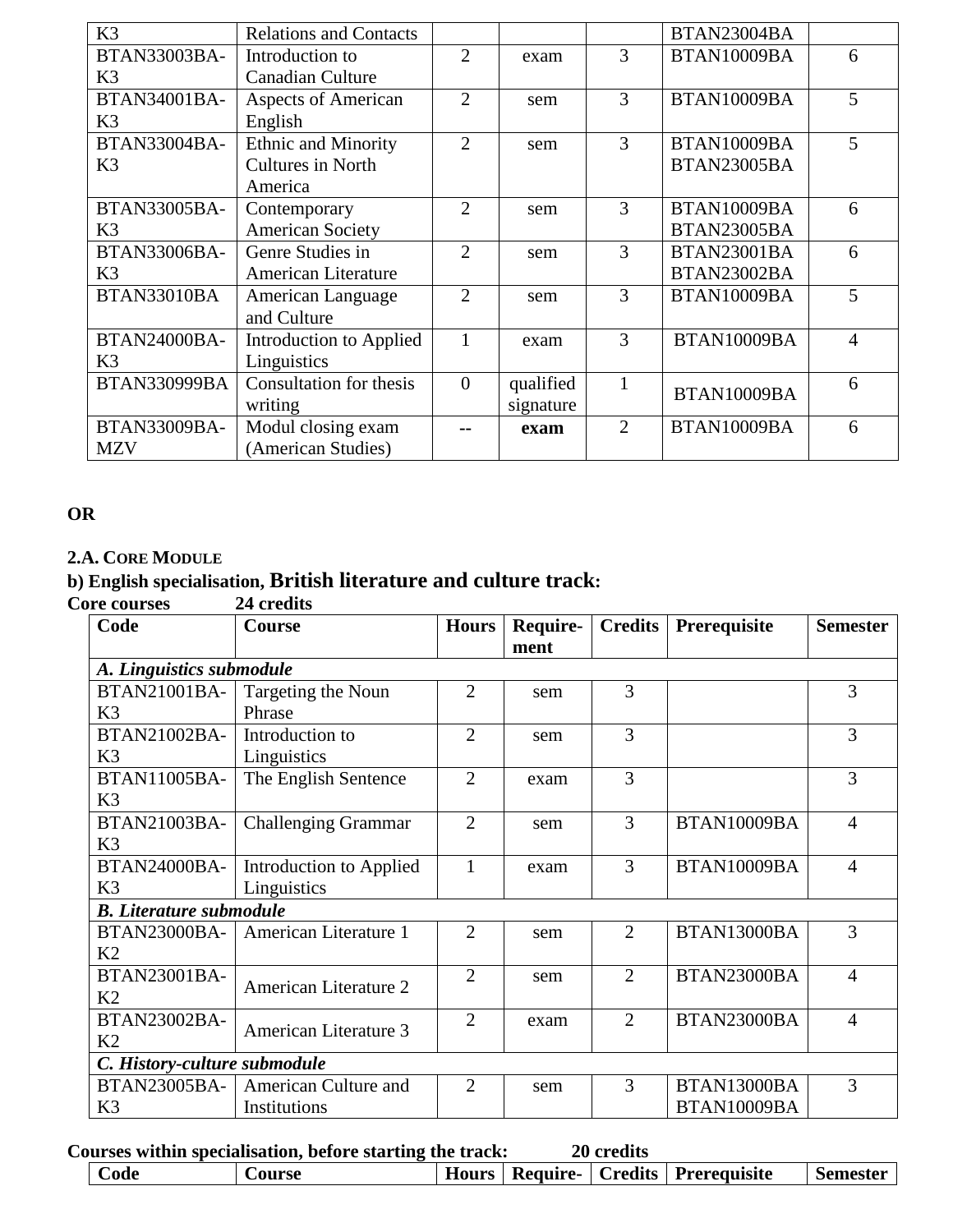|                     |                                 |                             | ment |                             |             |                |
|---------------------|---------------------------------|-----------------------------|------|-----------------------------|-------------|----------------|
| <b>BTAN22006BA</b>  | History of the British          | 2                           | sem  | $\mathcal{D}_{\mathcal{L}}$ |             | $\overline{2}$ |
|                     | <b>Isles</b>                    |                             |      |                             |             |                |
| <b>BTAN22008BA-</b> | Modern British                  | 2                           | ssm  | 3                           |             | 3              |
| K <sub>3</sub>      | Literature and Culture 1        |                             |      |                             |             |                |
| BTAN23004BA-        | History of the USA              | 2                           | sem  | 3                           | BTAN13000BA | 4              |
| K <sub>3</sub>      |                                 |                             |      |                             | BTAN10009BA |                |
| <b>BTAN22001BA</b>  | Introduction to                 | $\mathcal{D}_{\mathcal{L}}$ | exam | 3                           | BTAN12000BA | 3              |
|                     | Literature and Culture          |                             |      |                             |             |                |
| <b>BTAN22002BA-</b> | Introduction to                 | $\mathcal{D}_{\cdot}$       | sem  | 3                           | BTAN10000BA | 3              |
| K <sub>3</sub>      | Literature and Visual           |                             |      |                             |             |                |
|                     | Culture                         |                             |      |                             |             |                |
| BTAN22009BA-        | Modern British                  | $\mathfrak{D}$              | sem  | $\mathcal{D}_{\mathcal{L}}$ | BTAN22006BA | $\overline{4}$ |
| K2                  | Literature and Culture 2        |                             |      |                             |             |                |
| BTAN22003BA-        | British Literature to           | $\mathcal{D}_{\cdot}$       | exam | $\mathcal{D}_{\mathcal{L}}$ | BTAN10000BA | 4              |
| K2                  | 1945                            |                             |      |                             |             |                |
| <b>BTAN22004BA</b>  | <b>British Literary Seminar</b> | $\overline{2}$              | sem  | $\mathcal{D}_{\mathcal{L}}$ | BTAN10000BA | 4              |

# **British literature and culture track 30 credits**

| Code                                  | Course                                                            | <b>Hours</b>   | Require-<br>ment       | <b>Credits</b> | Prerequisite | <b>Semester</b> |
|---------------------------------------|-------------------------------------------------------------------|----------------|------------------------|----------------|--------------|-----------------|
| <b>BTAN32000BA-</b><br>K <sub>3</sub> | Literary and Cultural<br>Theory*                                  | $\overline{2}$ | exam                   | 3              | BTAN10009BA  | 5               |
| BTAN32001BA-<br>K <sub>3</sub>        | Introduction to Irish<br>Studies*                                 | $\overline{2}$ | exam                   | 3              | BTAN10009BA  | 5               |
| BTAN32002BA-<br>K3                    | <b>British Society and</b><br>Gender*                             | $\overline{2}$ | exam                   | 3              | BTAN10009BA  | 6               |
| BTAN32003BA-<br>K <sub>3</sub>        | Periods in British<br>Literature**                                | $\overline{2}$ | sem                    | $\overline{3}$ | BTAN10009BA  | 5               |
| BTAN32004BA-<br>K <sub>3</sub>        | New Literatures and<br>Cultures in English**                      | $\overline{2}$ | sem                    | 3              | BTAN10009BA  | 6               |
| BTAN32005BA-<br>K3                    | Genres in British<br>Literature and Film**                        | $\overline{2}$ | sem                    | 3              | BTAN10009BA  | 6               |
| <b>BTAN32006BA-</b><br>K <sub>3</sub> | Topics in British and<br><b>Irish Literature and</b><br>Film**    | $\overline{2}$ | sem                    | $\overline{3}$ | BTAN10009BA  | 5               |
| <b>BTAN32007BA-</b><br>K3             | Topics in British and<br><b>Irish Society and</b><br>Gender**     | $\overline{2}$ | sem                    | 3              | BTAN10009BA  | 5               |
| <b>BTAN32008BA-</b><br>K <sub>3</sub> | Topics in British and<br><b>Irish History and</b><br>Culture**    | $\overline{2}$ | sem                    | 3              | BTAN10009BA  | 6               |
| BTAN32009BA-<br>K <sub>3</sub>        | Consultation for thesis<br>writing*                               | $\overline{0}$ | qualified<br>signature | 1              | BTAN10009BA  | 6               |
| BTAN32099BA-<br><b>MZV</b>            | Modul closing exam<br>(British literature and<br>culture track) * | $-$            | exam                   | $\overline{2}$ | BTAN10009BA  | 6               |

\* Required courses

\*\* Required elective courses (6\*3 credits altogether)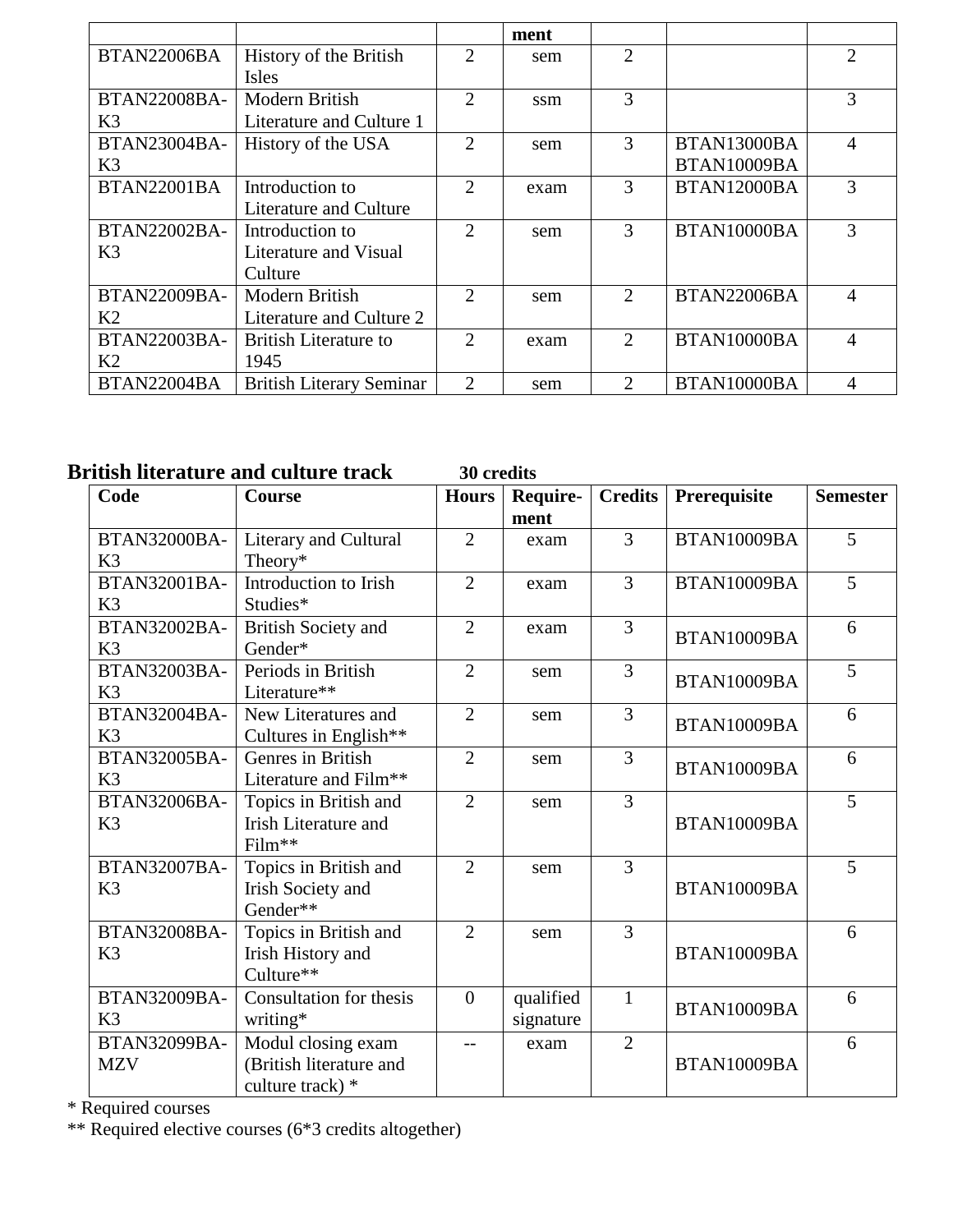### **2.A. CORE MODULE**

# **c) English specialisation, Linguistics and communication track:**

**Core courses 24 credits**

| Code                           | Course                 | <b>Hours</b>   | Require- | <b>Credits</b> | Prerequisite | <b>Semester</b> |  |  |
|--------------------------------|------------------------|----------------|----------|----------------|--------------|-----------------|--|--|
|                                |                        |                | ment     |                |              |                 |  |  |
| A. Linguistics submodule       |                        |                |          |                |              |                 |  |  |
| BTAN21001BA-                   | Targeting the Noun     | 2              | sem      | 3              |              | 3               |  |  |
| K3                             | Phrase                 |                |          |                |              |                 |  |  |
| BTAN21002BA-                   | Introduction to        | $\overline{2}$ | sem      | 3              |              | 3               |  |  |
| K3                             | Linguistics            |                |          |                |              |                 |  |  |
| <b>BTAN11005BA-</b>            | The English Sentence   | $\overline{2}$ | exam     | 3              |              | 3               |  |  |
| K3                             |                        |                |          |                |              |                 |  |  |
| <b>B.</b> Literature submodule |                        |                |          |                |              |                 |  |  |
| <b>BTAN22001BA</b>             | Introduction to        | $\overline{2}$ | exam     | 3              | BTAN12000BA  | 3               |  |  |
|                                | Literature and Culture |                |          |                |              |                 |  |  |
| <b>BTAN23000BA-</b>            | American Literature 1  | $\overline{2}$ | sem      | $\overline{2}$ | BTAN13000BA  | 3               |  |  |
| K <sub>2</sub>                 |                        |                |          |                |              |                 |  |  |
| BTAN23001BA-                   | American Literature 2  | $\overline{2}$ | sem      | $\overline{2}$ | BTAN23000BA  | 4               |  |  |
| K2                             |                        |                |          |                |              |                 |  |  |
| BTAN23002BA-                   | American Literature 3  | $\overline{2}$ | exam     | $\overline{2}$ | BTAN23000BA  | $\overline{4}$  |  |  |
| K <sub>2</sub>                 |                        |                |          |                |              |                 |  |  |
| C. History-culture submodule   |                        |                |          |                |              |                 |  |  |
| BTAN23005BA-                   | American Culture and   | $\overline{2}$ | sem      | 3              | BTAN13000BA  | 3               |  |  |
| K3                             | Institutions           |                |          |                | BTAN10009BA  |                 |  |  |
| <b>BTAN23004BA-</b>            | History of the USA     | $\overline{2}$ | sem      | 3              | BTAN13000BA  | $\overline{4}$  |  |  |
| K3                             |                        |                |          |                | BTAN10009BA  |                 |  |  |

### **Courses within specialisation, before starting the track: 20 credits**

| Code                | <b>Course</b>                   | <b>Hours</b>   | Require- | <b>Credits</b> | Prerequisite | <b>Semester</b> |
|---------------------|---------------------------------|----------------|----------|----------------|--------------|-----------------|
|                     |                                 |                | ment     |                |              |                 |
| BTAN21003BA-        | <b>Challenging Grammar</b>      | $\overline{2}$ | sem      | 3              | BTAN10009BA  | 4               |
| K <sub>3</sub>      |                                 |                |          |                |              |                 |
| BTAN24000BA-        | Introduction to Applied         | 1              | exam     | 3              | BTAN10009BA  | $\overline{4}$  |
| K <sub>3</sub>      | Linguistics                     |                |          |                |              |                 |
| BTAN22006BA         | History of the British          | $\overline{2}$ | sem      | 2              | BTAN12000BA  | $\overline{2}$  |
|                     | Isles                           |                |          |                |              |                 |
| BTAN22003BA-        | <b>British Literature to</b>    | $\overline{2}$ | exam     | $\overline{2}$ | BTAN10000BA  | 4               |
| K <sub>2</sub>      | 1945                            |                |          |                |              |                 |
| BTAN22004BA         | <b>British Literary Seminar</b> | $\overline{2}$ | sem      | $\overline{2}$ | BTAN10000BA  | 4               |
| <b>BTAN22008BA-</b> | Modern British                  | $\overline{2}$ | sem      | 3              |              | 3               |
| K <sub>3</sub>      | Literature and Culture 1        |                |          |                |              |                 |
| <b>BTAN22009BA-</b> | Modern British                  | $\overline{2}$ | sem      | 2              | BTAN22006BA  | 4               |
| K2                  | Literature and Culture 2        |                |          |                |              |                 |
| BTAN22002BA-        | Introduction to                 | $\overline{2}$ | sem      | 3              | BTAN10000BA  | 3               |
| K <sub>3</sub>      | Literature and Visual           |                |          |                |              |                 |
|                     | Culture                         |                |          |                |              |                 |

**Linguistics and communication track 30 credits**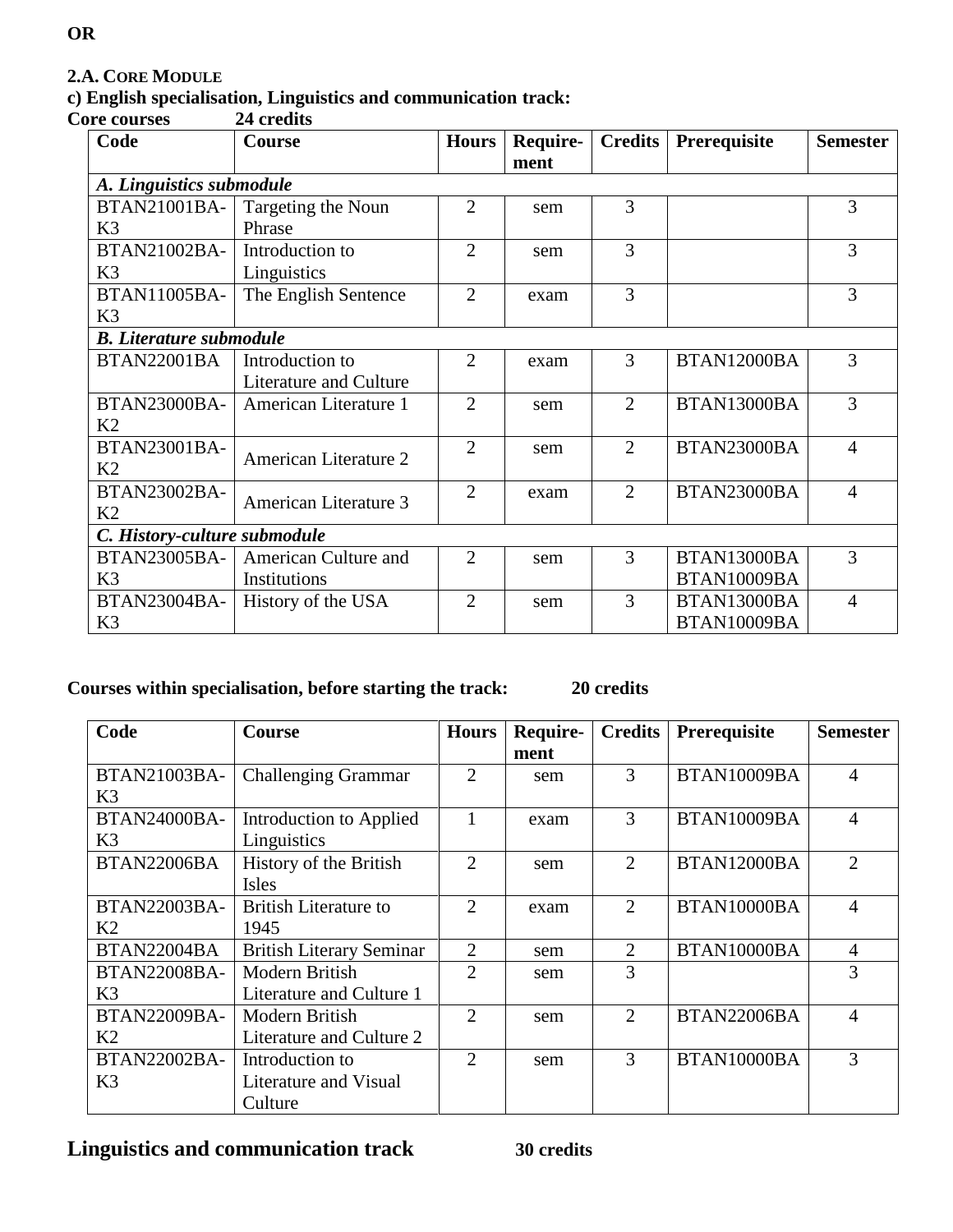| Code                                  | Course                                                           | <b>Hours</b>   | Require-<br>ment       | <b>Credits</b> | Prerequisite | <b>Semester</b>  |
|---------------------------------------|------------------------------------------------------------------|----------------|------------------------|----------------|--------------|------------------|
| BTAN40001BA                           | <b>Syntax and Morphology</b><br>$**$                             | $\overline{2}$ | sem                    | 3              | BTAN10009BA  | $5-6$            |
| BTAN40002BA                           | <b>Language Acquisition</b><br>$**$                              | $\overline{2}$ | sem                    | $\overline{3}$ | BTAN10009BA  | $5-6$            |
| <b>BTAN31005BA-</b><br>K <sub>3</sub> | Semantics and<br>Pragmatics **                                   | $\overline{2}$ | sem                    | $\overline{3}$ | BTAN10009BA  | $\overline{5-6}$ |
| BTAN40006BA-<br>K <sub>3</sub>        | Computers and<br>Language **                                     | $\overline{2}$ | sem                    | 3              | BTAN10009BA  | $5-6$            |
| <b>BTAN40029BA</b>                    | Varieties of English **                                          | $\overline{2}$ | sem                    | $\mathfrak{Z}$ | BTAN10009BA  | $5-6$            |
| <b>BTAN40015BA</b>                    | Introduction to<br>Language Teaching<br>Methods **               | $\overline{2}$ | sem                    | $\overline{3}$ | BTAN10009BA  | $5-6$            |
| <b>BTAN40025BA-</b><br>K <sub>3</sub> | Topics in Language<br>Research **                                | $\overline{2}$ | sem                    | $\overline{3}$ | BTAN10009BA  | $5-6$            |
| <b>BTAN40016BA-</b><br>K <sub>3</sub> | The Study of Sounds **                                           | $\overline{2}$ | sem                    | 3              | BTAN10009BA  | $5 - 6$          |
| <b>BTAN40017BA</b>                    | The Social and<br>Discourse Aspects of<br>Language **            | $\overline{2}$ | sem                    | $\overline{3}$ | BTAN10009BA  | $5-6$            |
| BTAN40007BA                           | <b>Evaluation</b> and<br>Assessment **                           | $\overline{2}$ | sem                    | 3              | BTAN10009BA  | $5 - 6$          |
| BTAN40022BA                           | Child Language **                                                | $\overline{2}$ | sem                    | $\mathfrak{Z}$ | BTAN10009BA  | $5-6$            |
| BTAN40023BA                           | The Science of Words<br>$**$                                     | $\overline{2}$ | sem                    | 3              | BTAN10009BA  | $5-6$            |
| BTAN40026BA                           | <b>Advanced Topics in</b><br>Language Studies **                 | $\overline{2}$ | sem                    | 3              | BTAN10009BA  | $5-6$            |
| BTAN40027BA                           | Experimental<br>Linguistics **                                   | $\overline{2}$ | sem                    | 3              | BTAN10009BA  | $5-6$            |
| <b>BTAN40028BA</b>                    | Topics in Digital<br>Humanities **                               | $\overline{2}$ | sem                    | 3              | BTAN10009BA  | $5-6$            |
| BTAN40009BA                           | Consultation for thesis<br>writing                               | $\overline{0}$ | qualified<br>signature | $\mathbf{1}$   | BTAN10009BA  | 6                |
| BTAN40099BA-<br><b>MZV</b>            | Modul closing exam<br>(Linguistics and<br>communication track) * | $-$            | exam                   | $\overline{2}$ | BTAN10009BA  | 6                |

\* Required courses

\*\* Required elective courses.

Complete 9 required elective courses.

### **2.B. UNDERGRADUATE THESIS 4 credits**

| Code        | Course            | Hours         | ment | <b>Require-</b>   Credits   Prerequisite | <b>Semester</b> |
|-------------|-------------------|---------------|------|------------------------------------------|-----------------|
| BTAN30009BA | Thesis            |               | sem  |                                          |                 |
|             | Final examination | $\sim$ $\sim$ | exam |                                          |                 |

### **3. PROFESSIONAL SPECIALISATION**